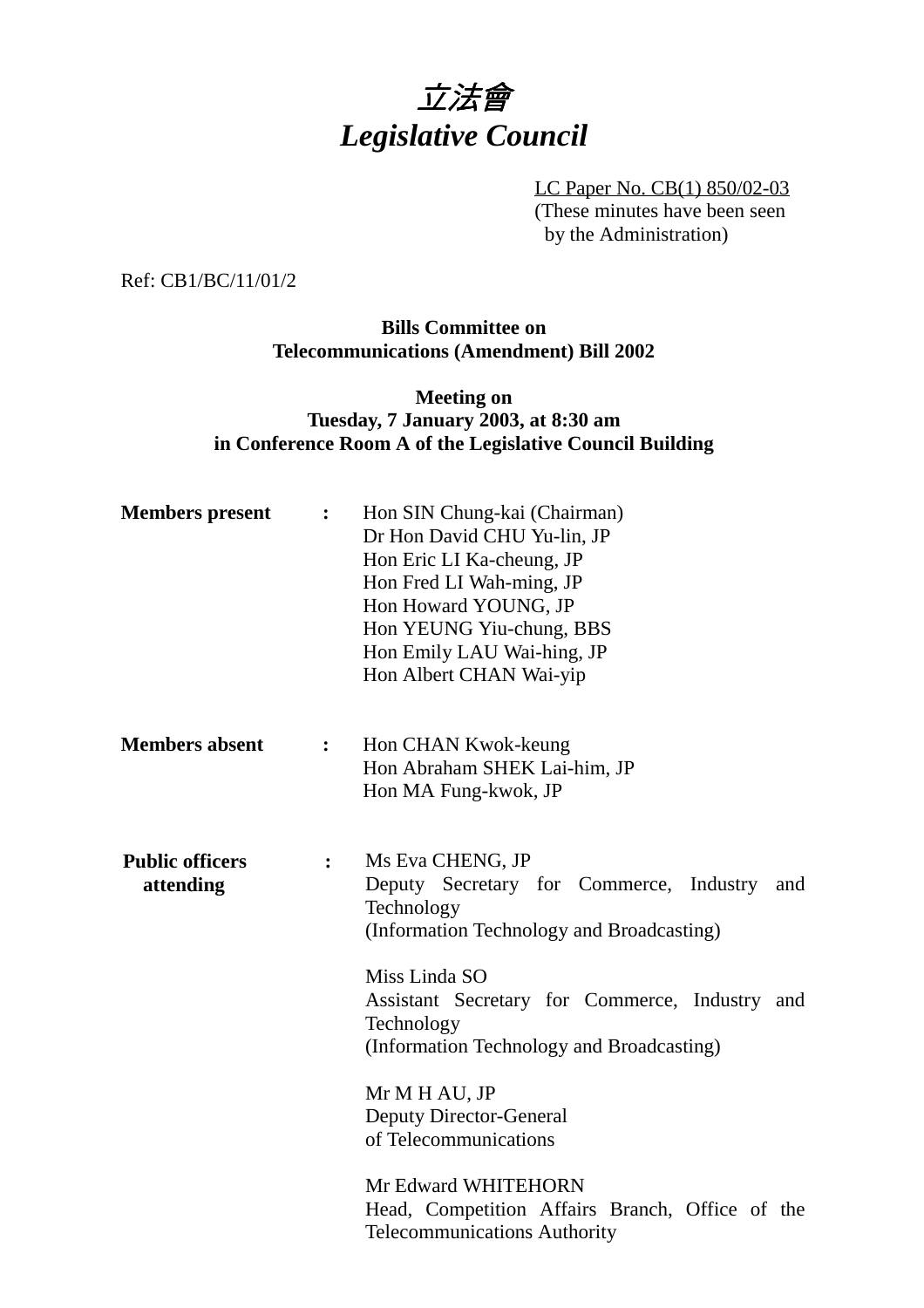|                              | Mr Michael LAM<br>Senior Government Counsel, Department of Justice |
|------------------------------|--------------------------------------------------------------------|
| <b>Clerk in attendance :</b> | Miss Polly YEUNG<br>Chief Assistant Secretary (1)3                 |
| <b>Staff in attendance</b>   | : Miss Connie FUNG<br><b>Assistant Legal Adviser 3</b>             |
|                              | Ms Debbie YAU<br>Senior Assistant Secretary (1)1                   |

### **I Confirmation of minutes**

| LC Paper No. $CB(1)567/02-03$ | 3 December 2002  |  | - Minutes of fifth meeting on |  |
|-------------------------------|------------------|--|-------------------------------|--|
| LC Paper No. $CB(1)583/02-03$ | 12 December 2002 |  | - Minutes of sixth meeting on |  |

The minutes of the  $5<sup>th</sup>$  and  $6<sup>th</sup>$  meetings on 3 and 12 December 2002 respectively were confirmed.

## **II Meeting with the Administration**

| LC Paper No. CB(1)597/02-03(01)   | - Information<br>paper<br><sub>on</sub><br>"Explanatory Note<br>the<br>on<br>Guidelines on the Competition                                                                                                                                |
|-----------------------------------|-------------------------------------------------------------------------------------------------------------------------------------------------------------------------------------------------------------------------------------------|
|                                   | Analysis of<br>Mergers<br>and                                                                                                                                                                                                             |
|                                   | Acquisitions<br>in                                                                                                                                                                                                                        |
|                                   | Telecommunications<br>Markets"                                                                                                                                                                                                            |
|                                   | provided by the Administration                                                                                                                                                                                                            |
| LC Paper No. $CB(3)593/01-02$     | - The Bill                                                                                                                                                                                                                                |
| LC Paper No. CB(1)2256/01-02(03)  | - Marked-up copy of the Bill                                                                                                                                                                                                              |
| LC Paper No. CB(1)187/02-03(01)   | - Summary of deputations' views<br>and the Administration's response                                                                                                                                                                      |
| LC Paper No. $CB(1)625/02-03(01)$ | Information note on issues relating<br>Guidelines<br>the<br>the<br>to<br>on<br>Competition Analysis of Mergers<br>Acquisitions<br>and<br>1n<br>Telecommunications<br><b>Markets</b><br>prepared by the legislative Council<br>Secretariat |

2. The Bills Committee deliberated (Index of proceedings attached at **Appendix**).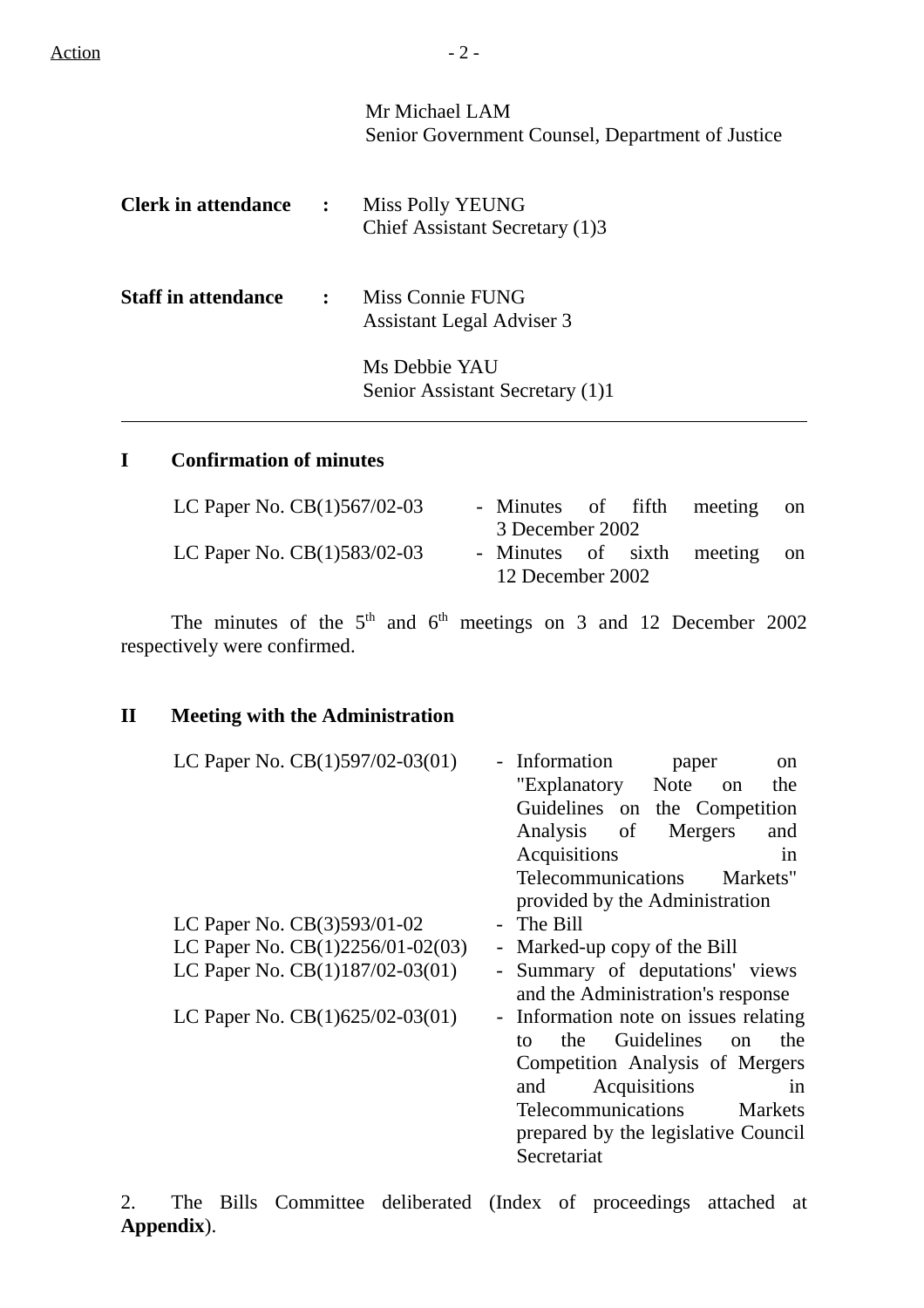### Way forward

3. The Chairman suggested and members agreed to invite written views on the key proposals in the "Guidelines on matters to be taken into account in deciding whether a particular merger and acquisition activity would substantially lessen competition in a telecommunications market" (M&A Guidelines) from:

- (a) local wireline-based FTNS licensees;
- (b) local wireless FTNS licensees;
- (c) the local FTNS licensee over the cable network of Hong Kong Cable Television Ltd;
- (d) mobile carrier licensees;
- (e) Consumer Council;
- (f) Other organizations/individuals which had previously given views to the Bills Committee.

A general notice inviting submissions from interested parties on the same subject would also be posted on the Council's Website.

4. Members also agreed that if the parties so wished, they could attend the next meeting of the Bills Committee to be held on 21 January 2003 at 8:30 am to present their views on the subject.

Date of next meeting

5. Members noted that the next meeting of the Bills Committee would be held on Tuesday, 21 January 2003 at 8:30 am.

(*Post-meeting note*: At the written request of a number of operators and with the concurrence of the Chairman, the next meeting had been rescheduled to be held on Thursday, 27 February 2003 at 2:30 pm.)

### **III Any other business**

6. There being no other business, the meeting ended at 10:20 am.

Council Business Division 1 Legislative Council Secretariat 5 February 2003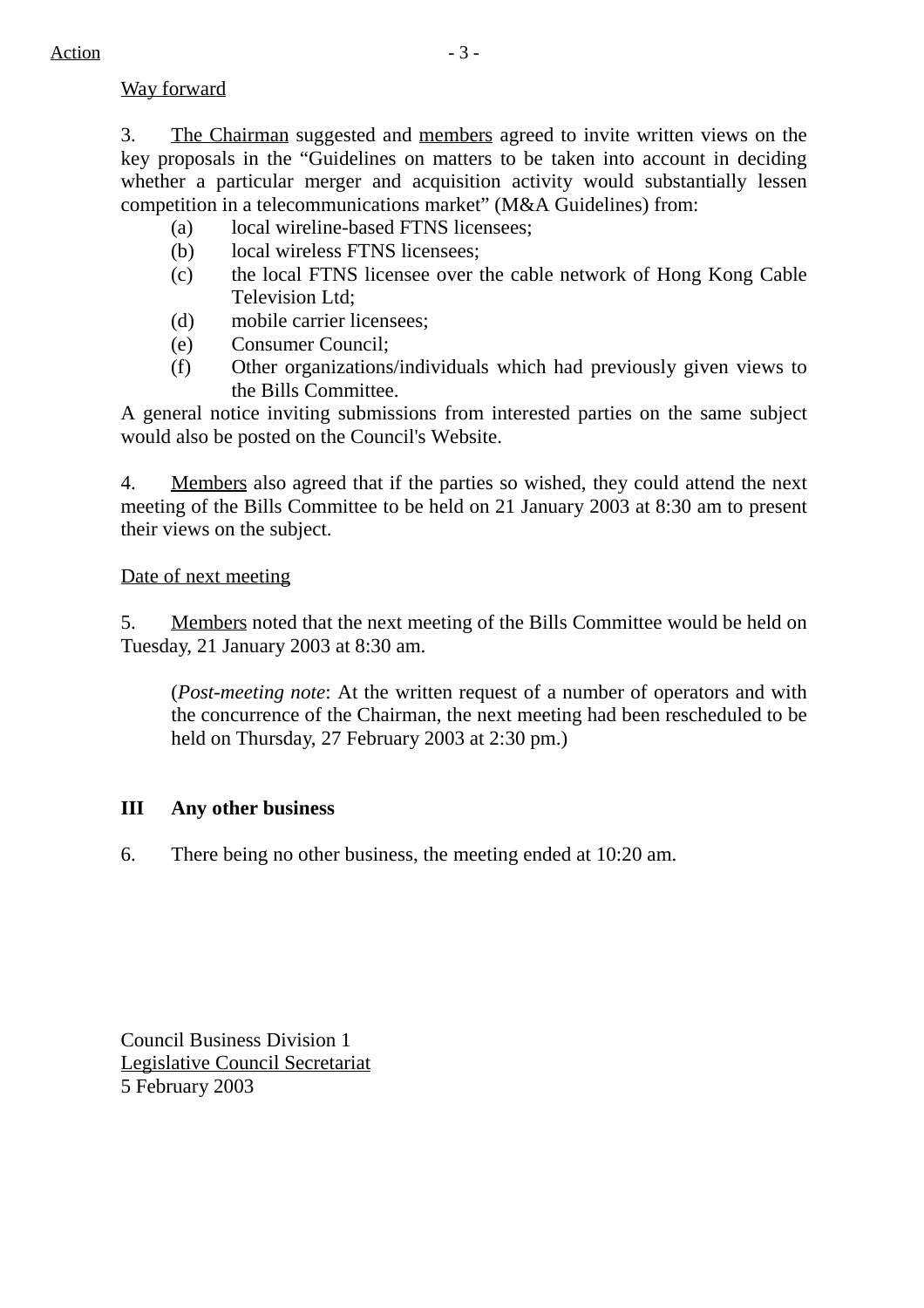# **Appendix**

### **Proceedings of the meeting of the Bills Committee on Telecommunications (Amendment) Bill 2002 on Tuesday, 7 January 2003, at 8:30 am in Conference Room A of the Legislative Council Building**

| <b>Time</b>          | <b>Speaker</b>                                                | Subject(s)                                                                                                                                                                                                                                                                                                                                                                                                                                                                                                                         | <b>Action</b> |
|----------------------|---------------------------------------------------------------|------------------------------------------------------------------------------------------------------------------------------------------------------------------------------------------------------------------------------------------------------------------------------------------------------------------------------------------------------------------------------------------------------------------------------------------------------------------------------------------------------------------------------------|---------------|
| <b>Marker</b>        |                                                               |                                                                                                                                                                                                                                                                                                                                                                                                                                                                                                                                    | required      |
| $000000 -$<br>000148 | Chairman                                                      | Introductory remarks and confirmation of<br>minutes of meetings on 3<br>and<br>-12<br>December 2002                                                                                                                                                                                                                                                                                                                                                                                                                                |               |
| $000149 -$<br>003200 | Administration                                                | Power-point presentation introducing the<br>key matters that should be addressed in the<br>M&A Guidelines.                                                                                                                                                                                                                                                                                                                                                                                                                         |               |
| $003201 -$<br>004122 | Mr Howard YOUNG<br>Administration                             | (a) Applicability of the policy objectives<br>of the Bill to the telecommunications<br>market in Hong Kong as<br>some<br>considered that sufficient operators<br>and competition already existed.<br>(b) The need to delineate<br>functional<br>markets such as business or residential<br>fixed line services.<br>(c) Time required for issuing a direction<br>under proposed section $7P(1)$ .<br>(d) A proposed M&A could proceed<br>pending TA's decision under proposed<br>section 7P(5), though at the parties'<br>own risk. |               |
| $004123 -$<br>004727 | Chairman<br>Mr YEUNG Yiu-chung<br>Administration              | (a) A change in beneficial ownership or<br>voting control resulting in holding less<br>than 15% of the voting shares in a<br>carrier licensee or a combined market<br>share of less than 15% for an M&A<br>TA's<br>would<br>unlikely<br>trigger<br>investigation for an M&A.<br>(b) Rationale of setting the threshold of<br>change in control at 15% of the voting<br>shares.                                                                                                                                                     |               |
| $004728 -$<br>005612 | Ms Emily LAU<br>Administration<br>Mr Howard YOUNG<br>Chairman | (a) Checks and balances on TA's power.<br>(b) The need for TA to intervene if an<br>M&A would remove a vigorous and<br>effective competitor.<br>(c) Consumers' views.<br>(d) Whether there would be regulatory                                                                                                                                                                                                                                                                                                                     |               |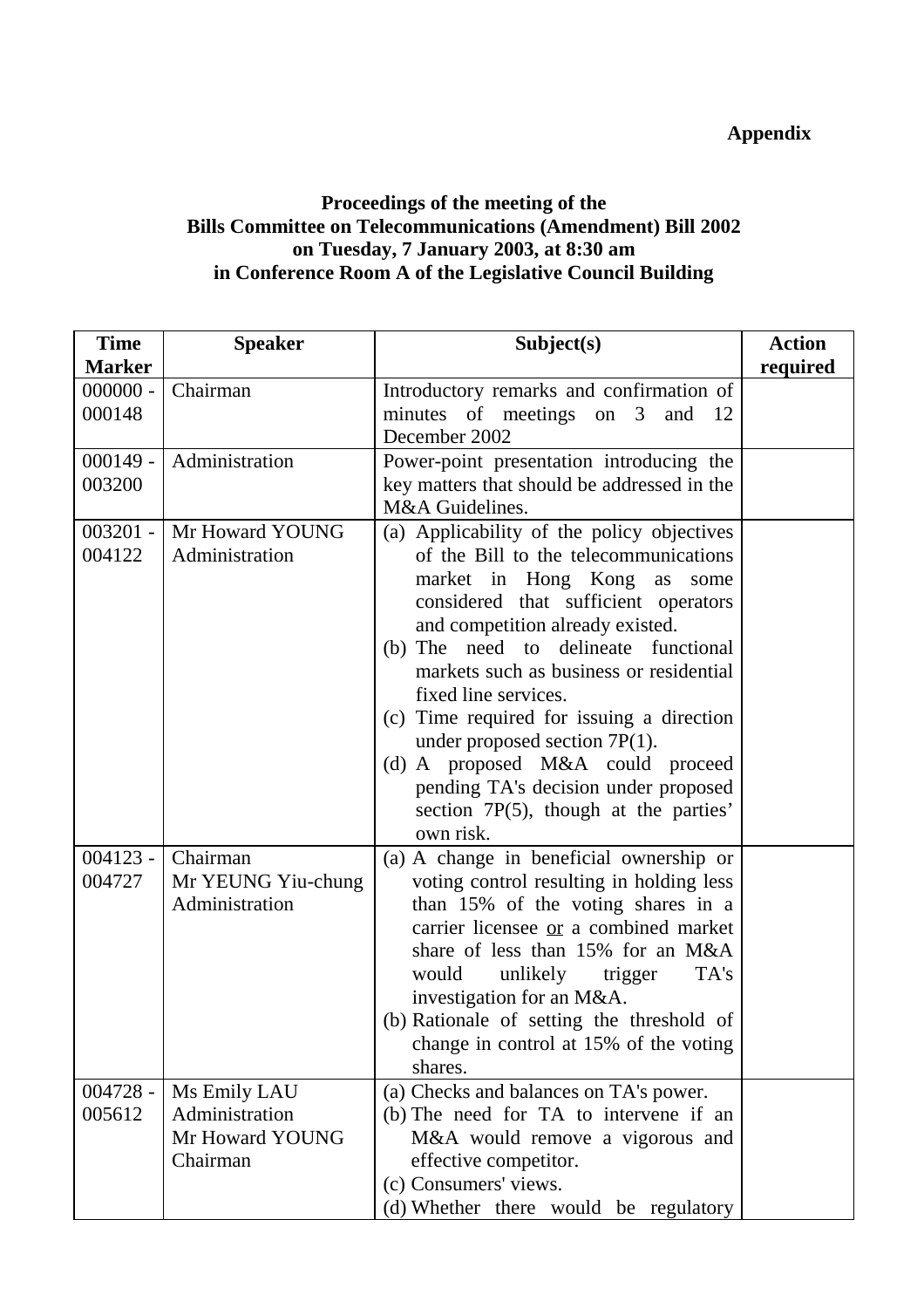|            |                         | concern if the acquirer of a carrier         |  |
|------------|-------------------------|----------------------------------------------|--|
|            |                         | licensee<br>from<br>the<br>not<br>was        |  |
|            |                         | telecommunications industry.                 |  |
|            | 005613 -   Mr Eric LI   |                                              |  |
|            |                         | (a) The need to provide certainty for        |  |
| 010728     | Administration          | M&A activities.                              |  |
|            |                         | (b) Whether the number of market players     |  |
|            |                         | should be indicated in the M&A               |  |
|            |                         | Guidelines.                                  |  |
|            |                         | (c) Certain M&A activities might be pro-     |  |
|            |                         | competition.                                 |  |
|            | 010729 -   Ms Emily LAU | (a) The industry's input to the key          |  |
| 011146     | Administration          | proposals in the M&A Guidelines.             |  |
|            | Chairman                | (b) Current proposals in line with practices |  |
|            |                         | overseas.                                    |  |
|            | 011147 - Dr David CHU   | (a) Whether it was an appropriate timing to  |  |
| 011737     | Administration          | introduce the present Bill as some           |  |
|            | Chairman                | opined that the telecommunications           |  |
|            |                         | industry now needed consolidation.           |  |
|            |                         | (b) Dr CHU's view that the Bill should be    |  |
|            |                         | anti-monopoly<br>and<br>not<br>pro-          |  |
|            |                         | competition.                                 |  |
|            | 011738 -   Mr Eric LI   |                                              |  |
|            |                         | (a) Mr Eric LI declared his interest as an   |  |
| 012226     | Administration          | independent, non-executive director of       |  |
|            | Chairman                | <b>SmarTone</b><br>Telecommunications        |  |
|            |                         | Holdings Ltd.                                |  |
|            |                         | (b) The question on whether it was           |  |
|            |                         | justified to raise the combined market       |  |
|            |                         | shares after completing an M&A from          |  |
|            |                         | the current proposed 15% to 30%.             |  |
|            | 012227 -   Ms Emily LAU | Upheld a pro-competition regulatory          |  |
| 012513     |                         | regime and urged expeditious scrutiny of     |  |
|            |                         | the Bill.                                    |  |
| $012514 -$ | Mr Howard YOUNG         | Comparison of market share thresholds        |  |
| 013045     | Administration          | proposed in the M&A Guidelines and           |  |
|            |                         | those in overseas jurisdictions.             |  |
| $013046 -$ | Chairman                | Timing of the Bill.                          |  |
| 013124     | Dr David CHU            |                                              |  |
| $013125 -$ | Chairman                | (a) The company in ultimate control of the   |  |
| 013747     | Administration          | combined<br>market<br>shares<br>of<br>its    |  |
|            |                         |                                              |  |
|            |                         | subsidiaries exceeding the thresholds        |  |
|            |                         | would be subject to TA's investigation       |  |
|            |                         | under the Bill.                              |  |
|            |                         | (b) The need to separate the mobile and      |  |
|            |                         | fixed line service markets.                  |  |
|            |                         | (c) Appellants could refer to decided cases  |  |
|            |                         | on M&A in overseas jurisdictions             |  |
|            |                         | when making submissions to<br>the            |  |
|            |                         | Telecommunications<br>(Competition)          |  |